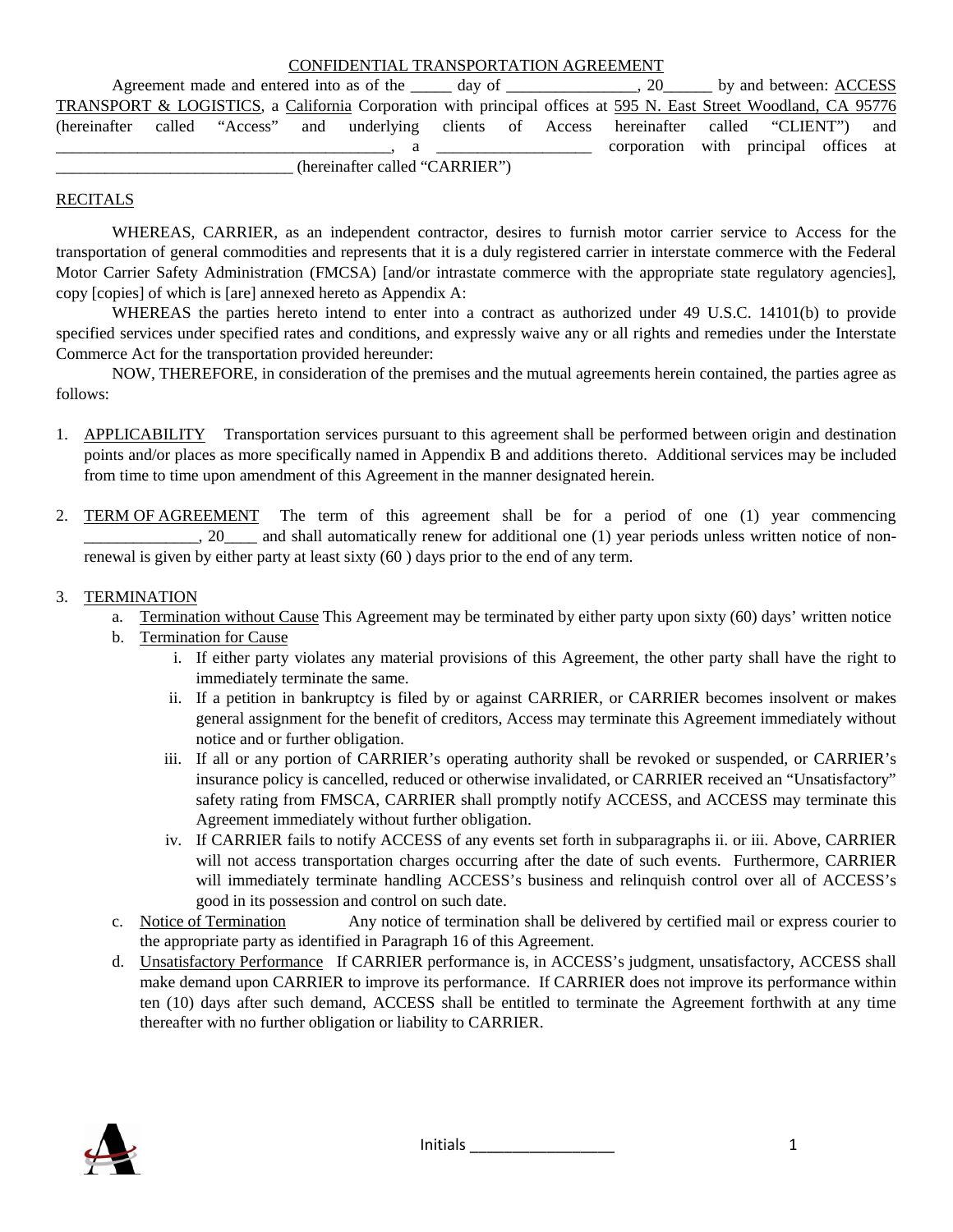### 4. ACCESS'S OBLIGATION

- a. Minimum Tender ACCESS agrees to tender to CARRIER, and CARRIER agrees to accept from ACCESS, a series of shipments but not less than one (1) shipment during the term of this Agreement.
- b. Liquidated Damages If ACCESS fails to tender said minimum number of shipments during such period, ACCESS agrees to pay CARRIER, as liquidated damages and not as a penalty, the sum of \$100 per deficit shipment. If this Agreement is terminated for cause, no liquidated damages shall be paid to CARRIER.

## 5. CARRIER OBLIGATIONS

- a. Compliance with Laws, Rules and Regulations CARRIER shall comply with all of the provisions of the Interstate Commerce Act, related laws, rules and regulations of the FMSCA to the extent they govern CARRIER's operations. CARRIER shall also comply with all provision of applicable state and local laws, rules and regulations to the extent they govern CARRIER's operations.
- b. Distinct Needs: Priority CARRIER agrees to meet ACCESS's distinct needs and or/or special requirements for dedicated equipment.
- c. Prompt Service CARRIER shall promptly and efficiently receive, transport and deliver safely and with reasonable dispatch and without delay, the goods entrusted to it hereunder, whether received from ACCESS or from third parties at the request of ACCESS. CARRIER agrees to expedite shipment when so requested by ACCESS and deliver them in good order and condition to the named consignees. If ACCESS receives "charge backs" from consignees due to CARRIER's failure to keep delivery appointments, CARRIER shall reimburse ACCESS for same, not to exceed \$50.00 for the first offense. CARRIER shall reimburse ACCESS \$100.00 for the second offense and will be terminated upon the third offense.
- d. Receipts and Bills of Lading
	- i. Bill of Lading or Proof of Delivery Each shipment received by CARRIER shall be evidenced by a bill of lading or receipt in a form agreed to by the parties, signed by CARRIER showing the kind, quantity and condition of commodities received by CARRIER. Such bill of lading or receipt shall be evidence of receipt of such commodities by CARRIER in apparent good order and condition unless such commodities are not readily observable (contents and condition of contents of packages unknown) or as may be otherwise noted on the face of such receipt.
	- ii. Through Bill of Lading All bills of lading shall be "through bills of lading" to ultimate destination and CARRIER shall be liable to ACCESS for loss, damage or delay in accordance with the terms of this agreement regardless of any separate agreements entered into by CARRIER with connecting carriers, subcontractors, cartage agents, or third parties. Liability for delay will apply on guaranteed service shipments when specified delivery date and time is noted on the bill of lading.
	- iii. Delivery Receipt CARRIER shall obtain and acknowledgement of delivery for all shipments by notation on the bill of lading or delivery receipt signed and dated by the consignee. At the request of ACCESS, CARRIER agrees to provide copies of same to ACCESS in sufficient detail to substantiate billing for services provided. CARRIER shall retain such records for three (3) years after delivery of the involved shipments or for such greater period of time as may be required by federal or state laws, rules, or regulations.
	- iv. Period of Carrier Responsibility CARRIER's duties or responsibilities under this Agreement shall commence when CARRIER takes possession and control of ACCESS's CLIENT's property or upon execution of such bill of lading receipt by CARRIER, whichever occurs first, and shall and when consignee signs the bill of lading or delivery receipt and CARRIER delivers ACCESS's CLIENTS' property.
	- v. Conflict between Contract and Bill of Lading To the extent any term or condition of such bill of lading or receipt conflicts in any way with any term or condition of this Agreement, this Agreement shall govern.

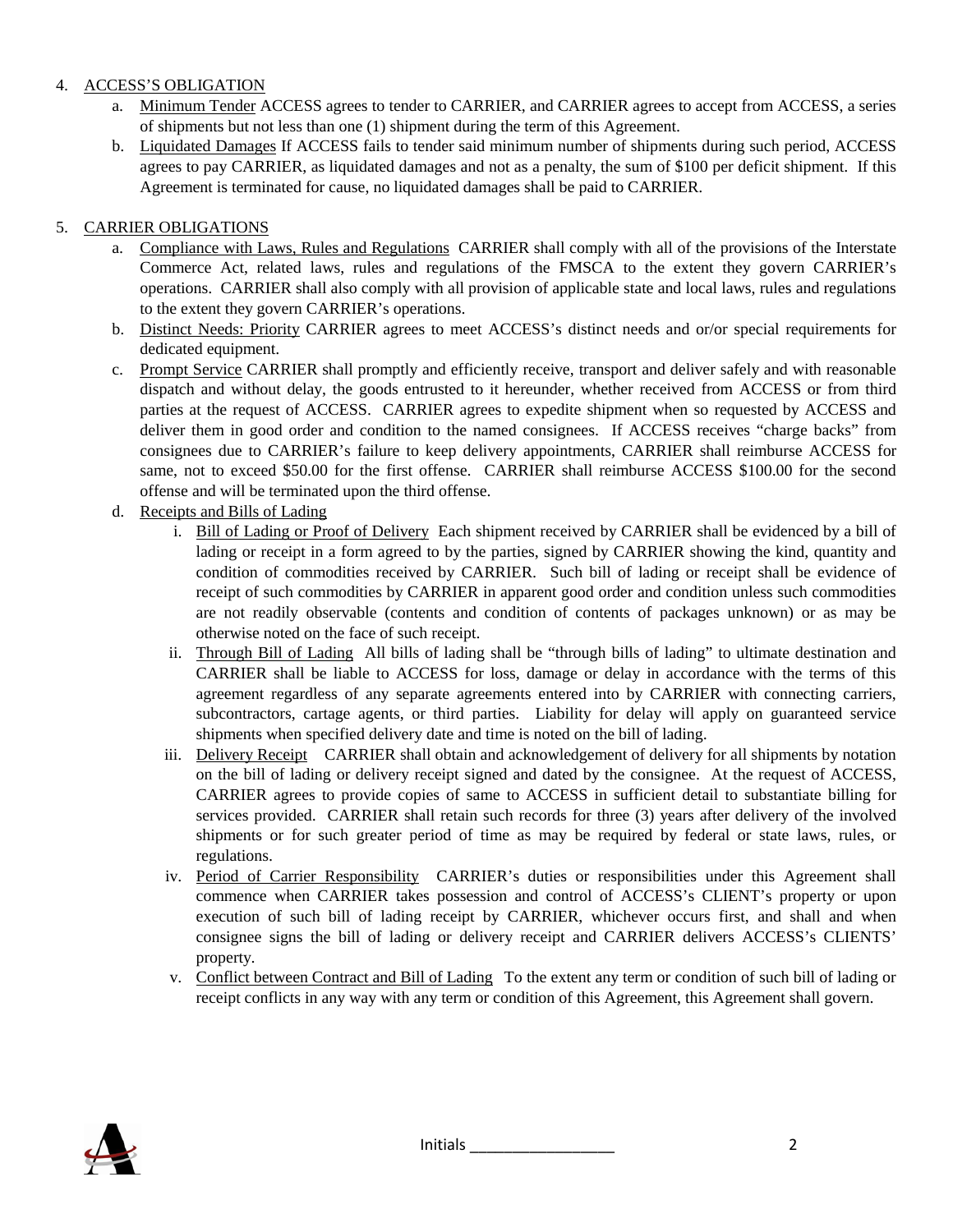- e. Interlining: Substitute Service When CARRIER is the originating CARRIER; CARRIER agrees not to interline or use other motor carriers, or brokers, or to use "substituted services" by rail for ACCESS's goods without prior written agreement of ACCESS. When for CARRIER's convenience, CARRIER elects to use a pickup or delivery agent to serve a point it is authorized to serve, CARRIER may do so at its expense, in which case CARRIER shall continue to be fully liable for loss, damage or delay to said shipments. If CARRIER uses a substituted service of any type, with or without ACCESS's permission, CARRIER agrees to remain liable for any loss, damage or delay to ACCESS's CLIENT's property incurred in transit to the same extent that CARRIER would be liable if it performed the transportation directly. Liability for delay will apply on guaranteed service shipments when specified delivery date and time is noted on the bill of lading.
- f. COD Shipments CARRIER agrees to collect in cash or by certified check for all "COD" shipments prior to delivery of such shipments to the consignee. Monies or checks collected, whether on COD shipments or otherwise, shall be kept separate and apart from all other monies and turned over promptly to ACCESS, but in no event later than ten (10) days from collection.
- g. Disclosure: Freight bills CARRIER agrees to comply with the provisions of 49 U.S.C. 13708 requiring carriers to disclose the actual rates, charges or allowances on freight bills, prohibiting false or misleading information on documents, and requiring a statement on freight bills that " a reduction, allowance or other adjustments may apply" when this agreement provides for such reductions, allowances or other adjustments dependent upon ACCESS's performance of a service, such as tendering a volume of freight over a period of time.
- h. Financial Reports This paragraph left blank due to its not being applicable to a privately held company.
- i. Diversion and Reconsignment CARRIER shall not divert or reconsign any shipment except upon written instructions of ACCESS. CARRIER shall not accept instruction for diversion or reconsignment from any consignee without notice to ACCESS, and written consent of ACCESS.
- j. Equipment and Drivers
	- i. Lawful Operation CARRIER shall, at its cost and expense, operate its motor vehicle equipment in a proper and lawful manner and further agrees to maintain the equipment in good, safe and lawful operating condition at all times. ACCESS shall have the right to terminate the Agreement if CARRIER's equipment is not so maintained.
	- ii. Qualified Personnel CARRIER shall, at its cost and expense, employ in the operation of such vehicles and equipment full qualified personnel; shall procure and maintain such licenses and permits as are required by local, state or federal authorities with respect to such transportation services and shall comply with the laws and regulations applicable hereto.
	- iii. Operating Expenses CARRIER shall bear the cost and expense of all fuel, oil, tires, parts, road service, maintenance and repair in connection with the use and operation of the equipment and which may be required to keep the equipment in good repair and mechanical condition. ACCESS shall not be liable to CARRIER for any damage sustained by or to CARRIER's equipment or for loss by confiscation or seizure of CARRIER's equipment by any public authority.
	- iv. Exclusive Control CARRIER shall have sole and exclusive control over the manner in which CARRIER and its agent perform the transportation service provided for hereunder, and CARRIER shall utilize such individuals as it may deem necessary in connection here with, it being understood and agreed that such individual shall be subject to discharge, discipline, and control solely and exclusively by CARRIER. CARRIER represents that it is entirely independent and that it is not substantially economically dependent upon ACCESS and there is no functional integration of the ACCESS's and CARRIER's respective operations.
- k. Display of ACCESS's Name Carrier shall not display name of ACCESS or its CLIENT's upon CARRIER's vehicles.
- l. Clean Equipment CARRIER's equipment offered to ACCESS's CLIENT's for lading of the commodities to be transported is to be clean, odor free, dry, leak proof and free of contamination and infestation. Said equipment shall be subject to inspection for suitability and cleanliness by ACCESS. The cleanliness or suitability of equipment must meet ACCESS's standards of acceptability for the specific products to be transported.

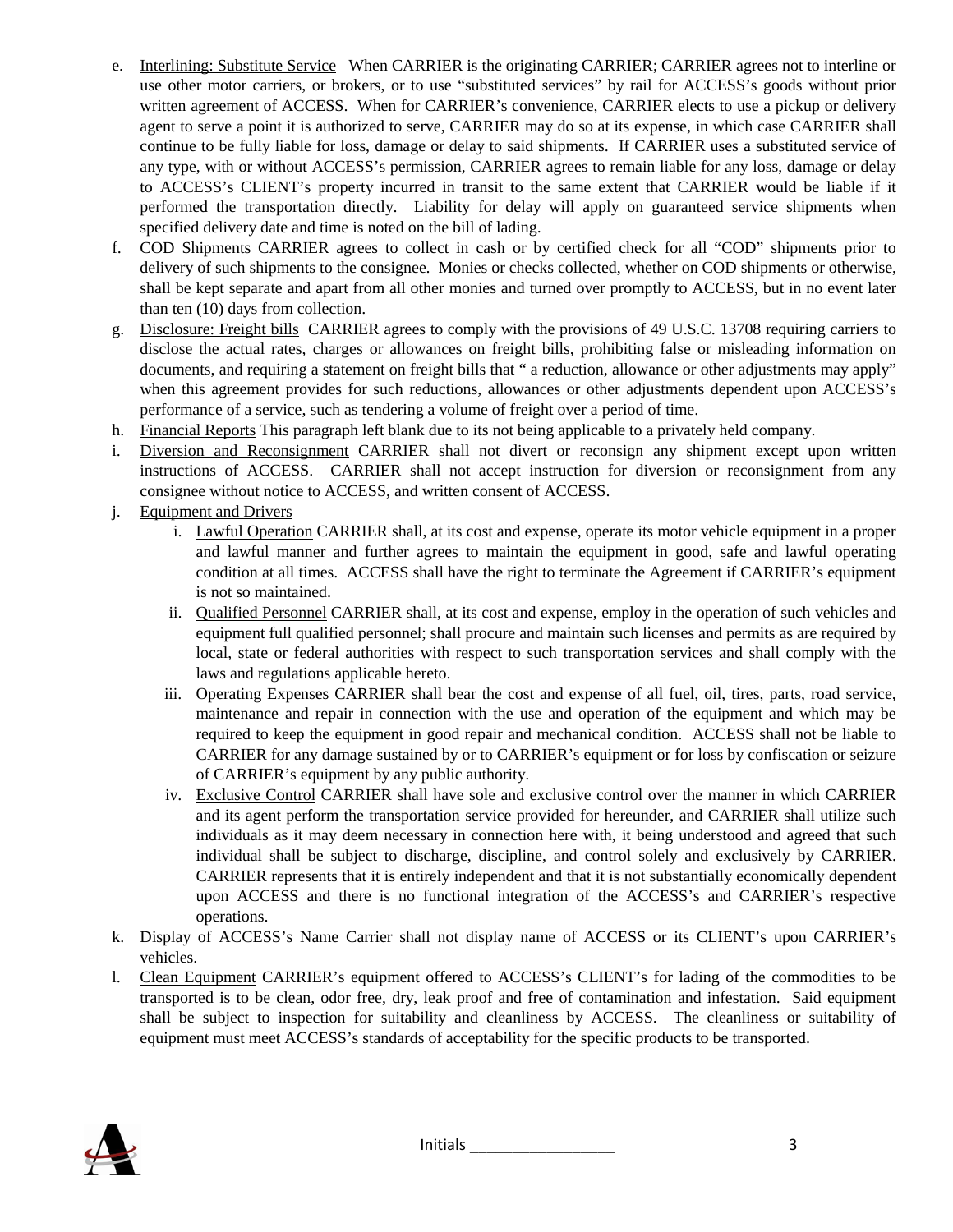- m. Hazardous Waste CARRIER hereby covenants and agrees that not trailer or other vehicle which transports commodities for ACCESS hereunder shall ever have been used to transport refuse, garbage, trash or solid or liquid waste of any kind whatsoever, whether hazardous or non-hazardous. Notwithstanding anything to the contrary herein, in the vent that CARRIER breaches terms of this Paragraph, ACCESS shall have the right to immediately terminate the Agreement.
- n. Delay: Accidents CARRIER shall immediately notify ACCESS by telephone, fax, or e-mail of any accidents, spills, theft, hijacking or any other events which impair the safe and prompt delivery of the goods in its control.
- o. On-Hand Freight CARRIER shall immediately notify ACCESS by telephone, fax or e-mail of any refused or "onhand" freight and request additional instructions regarding delivery or storage of the "on-hand" goods. Such notice by CARRIER shall be immediately confirmed in writing, stating the amount, date and time storage charges will begin to accrue, if any.

### 6. COMPENSATION AND PAYMENT

### a. Rate and Charges

- i. Applicable Rates ACCESS agrees to pay CARRIER the rates and charges set forth in Appendix B hereto as full and complete compensation for the services to be provided hereunder. Said rates and charges are intended to apply to all goods shipped or received by ACCESS and/or third parties for ACCESS's account from or to all of ACCESS's CLIENT's shipping and receiving points.
- ii. Amendments to Rate Schedule Rates may be established or amended verbally in order to meet ACCESS's changing shipping schedules and needs. CARRIER shall immediately confirm each such rate by a signed fax transmission to ACCESS and said document shall constitute an addendum to Appendix B.
- iii. Shipments Not Covered by Rate Schedule If CARRIER accepts shipments from ACCESS or its agents which are not covered by Appendix B, ACCESS agrees to pay reasonable rates and charges for such contract transportation. In determining the reasonable rates and charges for such transportation, the parties shall consider the then-prevailing level of rates and charges being quoted and assessed for similar transportation services.
- *iv. Prepaid, Collect and Third Party Billing This Agreement shall govern shipments tendered on a freight "prepaid", "collect" or "bill to third party" basis. When shipped "collect", such charges shall be collected from consignee provided, however, in the event that CARRIER is unable to collect such charges from consignee, ACCESS shall be notified as promptly as possible, and ACCESS shall be liable to CARRIER for such charges.*
- *v. ACCESS's Affiliate The provision of this Agreement shall endure to the benefit of ACCESS, as well as its wholly owned subsidiary corporations, divisions and its parent company. If any such affiliated company has rates and charges in effect on the date of this Agreement lower than those resulting from this Agreement, such lower rates and charges shall take precedence over this Agreement.*
- vi. Inbound Collect Shipments from Vendors It is ACCESS's intent to provide through this agreement, a contractual relationship with CARRIER for ACCESS's CLIENT's, vendors and suppliers on shipments transported into ACCESS's CLIENT's facilities on inbound collect shipments unless a lower rate results from application of vendors' and suppliers' rates, contracts or discounts.
- b. Rules Tariffs
	- i. Applicable Rules Shipments tendered to CARRIER pursuant to this Agreement shall be subject to the rules annexed hereto as Appendix C.
	- ii. Non-Applicability of Tariffs Tariffs, service guides or similar publications maintained by CARRIER are not applicable to transportation provided pursuant to this Agreement unless, and to the extent, they are expressly incorporated herein.
	- iii. Mileage Mileage will be determined through the use of [the currently effective PC Miler].
	- iv. Pallet Weights If freight charges are based on weight, the chargeable weight will not include the weight of pallets, skids or other protective devices, unless the weight shown as separate line item on the bill of lading.

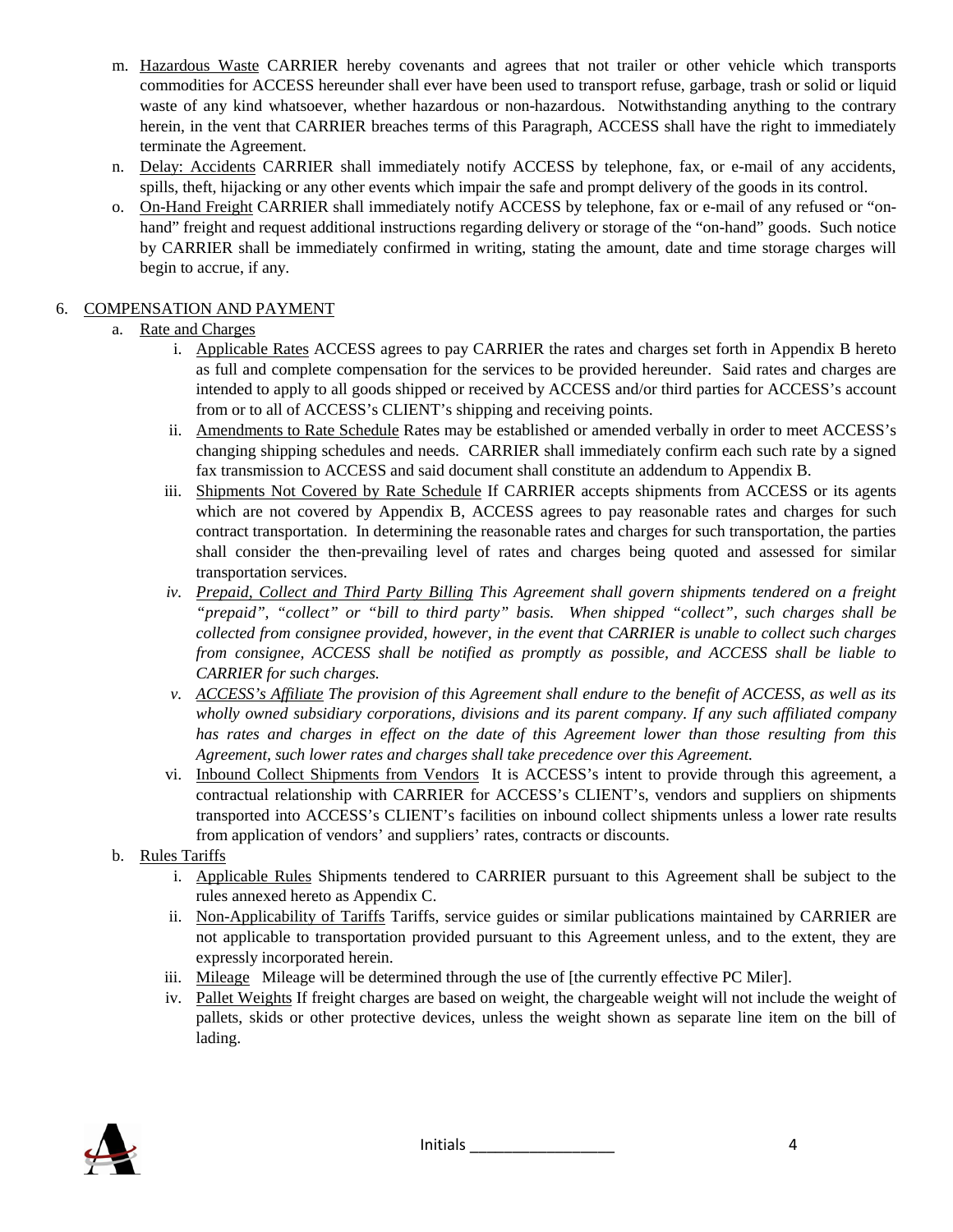- v. Non-Alernation Except as provided in Paragraphs 6(v) and (vi) herein, the rules, rates and charges in this Agreement will apply to the exclusion of all other rules, rates or charges published between the same points, and the same routes, in CARRIER's tariffs of publications, if any.
- c. Payment: Procedure CARRIER shall invoice ACCESS promptly following delivery of freight, and payment of each invoice shall be made by ACCESS within 30 days of receipt of a valid, uncontested freight bill. ACCESS may require submittal of a bill of lading and/or proof of delivery with invoice as a condition of payment. CARRIER agrees that no penalties, loss of discount or interest will be assessed to ACCESS for past due amounts, unless a pattern of late payment is established.
- d. Right to Set Off Claims In the event that CARRIER ceases operations permanently, files bankruptcy, or does not timely resolve freight claims, ACCESS shall have the right to set off claims for loss, damage or delay, and claims for overcharge or duplicate payment, against freight or other charges owed to CARRIER. CARRIER shall have no lien for the retention of freight to secure payment of freight charges.
- e. Time Limits: Overcharge and Undercharge Claims The time limit for filing overcharge and uncharged claims on shipments moved pursuant to this Agreement shall be 180 days from the date of the shipment, except that clerical errors, mathematical errors, extension errors and duplicate payments may be corrected at any time. All overcharges and duplicate payments shall be processed by CARRIER in accordance with 49 CFR Part 378.
- f. Timely Billing Carrier agrees that after a period of 30 days has elapsed and ACCESS has not been presented with a freight bill that no such bill shall be accepted by ACCESS.

# 7. LIABILITY FOR LOSS, DAMAGE OR DELAY

- a. Common Carrier Liability CARRIER agrees that, in the transportation of all good hereunder, it assumes the liability of a common carrier for full actual loss, subject to the provisions of 49 U.S.C. 14706, ("Carmack Amendment") and 49 CFR Part 370 (claim regulations), such liability to exist from the time of the receipt of any said goods by CARRIER until the proper delivery has been made.
- b. Measure of Damages The measure of damages for loss or damage shall be: (i) for goods sold to a customer, the invoice price to the customer, subject to limits of liability states in paragraph 7(a) above.
- c. Additional Damages CARRIER shall be liable for ACCESS's reasonable expenses incurred during mitigation of damage, including inspection, sorting, segregating, refurbishing, repackaging, and re-shipping, plus a portion of the freight charge for the whole shipment, equal to the ratio of the weight of lost or damaged goods to the weight of the entire shipment.
- d. Non-Applicability of Tariffs Irrespective of any provisions in CARRIER's tariffs, service guides or similar publications, CARRIER's liability for loss, damage or delay shall be determined solely by the terms of this Agreement and Appendix C. Any attempts to limit CARRIER's liability by tariff or other provisions incorporated by reference in a bill of lading or shipping document shall be deemed null and void.
- e. Refused Shipments If a shipment is refused by the consignee, or CARRIER is unable to deliver it for any reason, CARRIER's liability as a warehouseman shall not begin until it has placed the goods in CARRIER's terminal or in a public warehouse or other storage facility under reasonable security. Notification of refused goods is to be relayed to ACCESS within 24 hours of rejection. Storage charges, should they occur, will not commence until written notification is presented and accepted by ACCESS.
- f. Replacement Shipments CARRIER acknowledges that ACCESS may utilize other carriers to facilitate the movement of delayed shipments, or to ship replacement goods. If CARRIER fails to make timely delivery of any shipment, CARRIER shall be responsible for reasonable and necessary costs, charges, fees and expenses resulting from such delay. Charges subject to prior agreement with CARRIER's personnel.
- g. Return of Damaged Shipments CARRIER shall return all damaged shipments at its expense to the point of origin or, with CARRIER's consent, to other points as instructed by ACCESS.
- h. Claims: Filing Requirements The following shall constitute filing a claim:
	- i. Mailing a written notice of claim to the CARRIER.
	- ii. An exception notation written on the delivery receipt by the consignee or its agent.
	- iii. CARRIER's receipt and/or sales of damaged or rejected goods with knowledge of facts sufficient to identify the shipment and the claim.

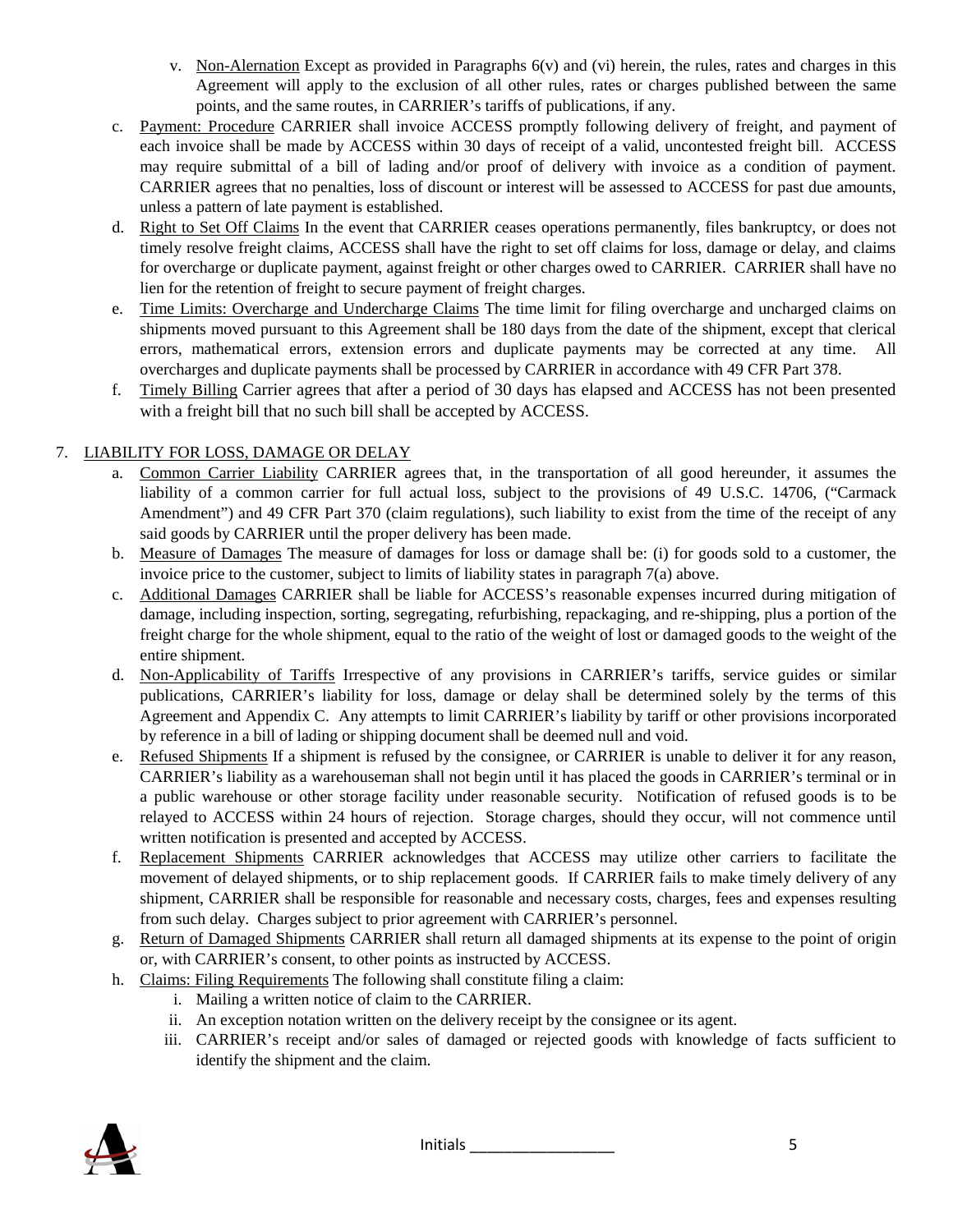- iv. A claim shall not be invalidated when ACCESS is unable to determine the amount of the claim within nine (9) months. Claims for uncertain amounts shall not be disallowed for that reason alone.
- i. Time Limits: Claims for Loss and Damage The time limit within which ACCESS must file a claim against CARRIER shall be nine (9) months from the date of delivery or within 9 months of a reasonable time for delivery if a complete loss. All claims shall be paid, settled or disallowed by CARRIER within 30 days of filing. Disallowances shall state a lawful reason for declining to accept responsibility for the claim, and shall be stated by the CARRIER, not its insurer.
- j. Time Limits, Suits for Loss and Damage The time limit within which ACCESS must institute suit against CARRIER to recover on a claim shall be two years and a day from the date ACCESS receives a written disallowance from CARRIER.
- k. Suits: Expenses and Attorneys' Fees If either party is successful in recovering a claim against the other party in a court of law or arbitration proceeding, either party shall be entitled to recover all of its expenses incurred in collecting its claim, including reasonable attorneys' fees, costs and interest from the date of delivery or scheduled delivery of the shipment.
- l. Concealed Damage Claims Claims based on a concealed loss or damage reported to the CARRIER within 15 days of the date of delivery shall be treated by CARRIER as though an exception notation had been made on the delivery receipt at the time of delivery.
- m. Damaged or Refused Shipments: Salvage CARRIER shall not dispose of damaged or rejected product without prior written consent of ACCESS. ACCESS may determine, within its sole discretion, subject to a reasonableness standard, whether the goods may be salvaged, and if salvageable, the value of such salvage. Any salvage receipts shall be credited against ACCESS's claim against CARRIER. ACCESS shall have the right to remove all identifying marks or labels when CARRIER pays ACCESS for the full value of the damaged goods and requests possession of the goods for salvage. Alternatively, the goods shall be permanently marked as "damaged" or a similar notation, without debiting ACCESS for such notations.
- n. Shipper Load and Count If shipments are loaded and counted by the shipper (SL&C), CARRIER will count the goods at the first break bulk point and report damages, overages and shortages via phone to ACCESS, and confirmed in writing, or CARRIER will be liable for all such damages and shortages. Attached hereto as Appendix.
- o. Willful Misconduct Willful Misconduct, gross negligence, fundamental material breach or conversion on the part of the CARRIER, its employees, officers, directors or agents shall vitiate any and all liability limitations contained in this agreement.
- p. Survival of Provisions The provisions of this Paragraph shall survive cancellation, termination or expiration of this Agreement.
- 8. CONTRACT CARRIAGE The transportation service provided herein is intended by the parties to be contract carriage as defined by U.S.C. 13102(4) and 14101(b). The parties hereto intend that the contractual arrangement by continuous in nature until such time as the agreement terminates or is terminated by one or both of the parties. Any use of bills of lading, or other freight documents referring to "common carriers" and/or "tariffs", shall not alter the contract relationship created hereunder between the parties.

# 9. INSURANCE

a. Public Liability, Cargo, Workers Compensation CARRIER shall at all times during the term of this agreement have and maintain in full force and effect, Public Liability, Property Damage, Cargo, and Workers' Compensation Insurance with reliable insurance companies acceptable to ACCESS, and in the following minimum amounts, which amounts may be modified by ACCESS subsequently upon thirty days' written notice: \$1,000,000/\$3,000,000 Bodily Injury; \$500,000 Property Damage, \$100,000 Cargo per shipment, and Workers' Compensation which complies with applicable state requirements. CARRIER will hold harmless and indemnify ACCESS or its CLIENT's for any claim for insurance premium or any claim by any employee of the CARRIER

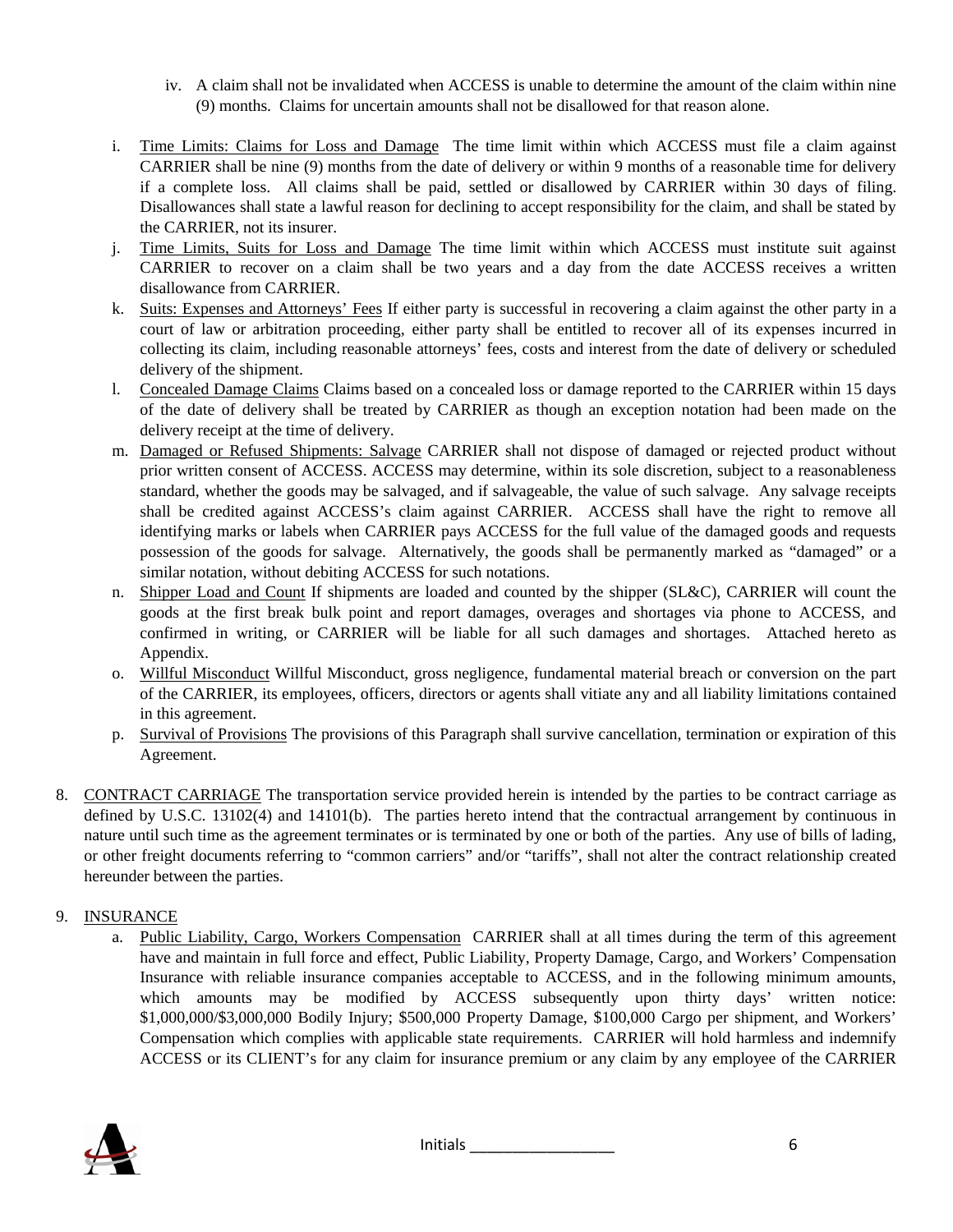for injuries sustained in the ordinary course of business, including, but not limited to, drivers, lumpers, helpers, agents, or sub-contractors or CARRIERS.

- b. Cargo Insurance; Employee Infidelity CARRIER's cargo insurance policies shall not exclude coverage for infidelity, fraud, dishonesty or criminal acts of CARRIER's employees, agents, officers or directors. If said policy contains such exclusions, CARRIER shall obtain and furnish a surety bond providing such coverage to the satisfaction of ACCESS.
- c. Cargo Insurance: BMC-32 Endorsement CARRIER shall also obtain and deliver to ACCESS a BMC 32 Endorsement to its cargo insurance policy in the form required by the FMCSA in 49 CFR 387.313. Said endorsement shall protect ACCESS for loss of or damage to its goods while in the possession or control of CARRIER under this Agreement, up to the limit of said endorsement, and subject to its limitations.
- d. Additional Insured on Public Liability Policy ACCESS shall be named as an "Certificate Holder" on the Bodily Injury and Property Damage policies and said policies shall provide that:
	- i. ACCESS shall not be obligated to pay premiums for any such insurance;
	- ii. Such insurance shall be primary with respect to all insured;
	- iii. Such insurance shall be applicable separately to each insured and shall cover claims, suits, actions or proceedings by each insured against any other insured.
- e. Waiver of Underwriter's Rights CARRIER's insurance policies shall provide for waiver of underwriter's subrogation rights against ACCESS, its officers, directors, employees, subsidiaries and affiliates.
- f. Certificates of Insurance CARRIER shall provide certificates of insurance evidencing the insurance coverage required under this Agreement. The certificates of insurance shall contain a clause providing that the insurer will not cancel or change coverage of the insurance without first giving ACCESS thirty (30) days prior written notice. In the event such notice is not given, CARRIER shall be liable for all resulting damages.
- g. Insurance Policies, Copies Upon request of ACCESS, CARRIER shall deliver to ACCESS full and complete copies of the insurance policies required under this Agreement.
- h. Self-Insurance If CARRIER is self-insured, it shall provide evidence of such, including proof of acceptance of selfinsurance status by the FMCSA or other governing agency.
- i. No representations as to Adequacy It is expressly understood that ACCESS does not represent that the types or minimum limits of the insurance set forth herein are adequate to protect the CARRIER's interests. Deductible amounts under the foregoing policies shall be paid by CARRIER.
- 10. CO-BROKERAGE PROHIBITED CARRIER agrees that it shall transport all loads tendered to it under its own authority, on equipment owned, leased by it, and use employees or independent contractors under contract with it. Should a violation of the preceding sentence occur, CARRIER agrees to pay any and all charges relating to the movement of the shipment, and all freight charges claimed to owe the underlying motor carrier. CARRIER also agrees to settle any cargo claims that may arise in connection with a violation of the paragraph pursuant to 49 U.S.C. 14706. If CARRIER is truly a broker as defined by 49 U.S.C. 14706, CARRIER agrees to be treated as a carrier as defined by this same amendment for purposes of resolving freight damage and loss claims and freight charge disputes.
- 11. INDEMNITY Unless due to negligence on the part of ACCESS, CARRIER shall at all times indemnify, defend and hold harmless ACCESS, its CLIENT's, agents and employees against and from any and all claims arising from the services provided hereunder (including, without limitation, claims for personal injury, death and damage to property, clean-up costs from commodity spills and damage to the environment, whether or not caused by ACCESS's CLIENT's packaging, loading or other acts) asserted against ACCESS (a) by any agent or employee of CARRIER or (b) by any other person. The provisions of this Paragraph shall survive cancellation, termination, or expiration of this Agreement.
- 12. NON-EXCLUSIVE AGREEMENT It is understood and agreed between the parties hereto that this is a non-exclusive Agreement and that CARRIER shall be free to accept freight for transportation from shipper's other than ACCESS and that ACCESS shall be free to tender freight for transportation to carriers other than CARRIER.
- 13. INDEPENDENT CONTRACTOR CARRIER shall perform the services hereunder as an independent contractor and shall have exclusive control and direction of the persons operating equipment, loading or unloading, or otherwise engaged in

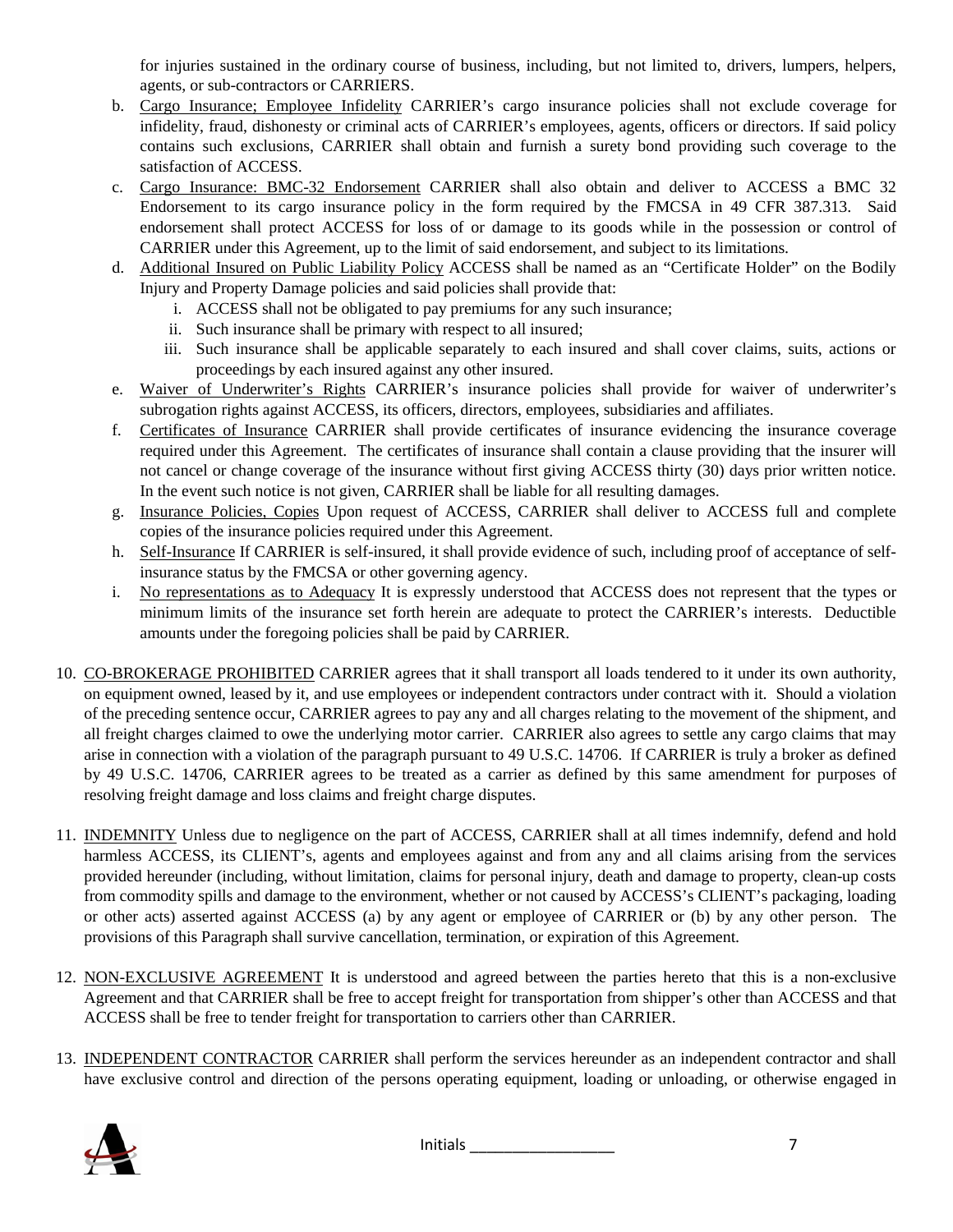providing transportation services. CARRIER assumes full responsibility for the acts and omissions of such persons and, when applicable, shall have exclusive liability for the payment of local, state and federal payroll taxes or contributions or taxes for unemployment insurance, workers' compensation, old age pensions or other social security and related protection, and agrees to comply with all applicable rules and regulations pertaining thereto. If under the applicable State Unemployment Compensation Law, CARRIER has the right to elect whether or not to come under and be bound by the terms of such law, CARRIER shall either self-insure or promptly register under said law.

- 14. ALTERNATIVE DISPUTE RESOLUTION If the parties agree to arbitrate, disputes shall be submitted to Transportation Arbitration Bureau for arbitration under that organization's Rules and Procedures. If so submitted to arbitration, no court action can be taken by either party prior to conclusion of the arbitration proceeding (other than the filing of suit to protect against the running of any period of limitations set forth in this Agreement or applicable statute), and the Arbitrator's decision shall be final and binding.
- 15. ELECTRONIC DATA INTERCHANGE Shipping instructions, bills of lading, delivery receipts, claims for loss, damage, undercharges or overcharges, and related communications may be transmitted by EDI in such format as may be agreed to by the parties. Each party shall retain or archive such transmissions in a suitable permanent media for a period of at least three years and shall mark print copies of such records available on request. It is stipulated that records maintained in the manner provided herein shall be admissible for all purposes in the event of dispute or litigation.
- 16. ASSIGNMENT (NON-ASSIGNABILITY) The rights and obligations of this Agreement hereunder are personal to CARRIER and ACCESS and this Agreement shall not be assignable or otherwise transferable by either party, in whole or in part, without consent of the other party.
- 17. NOTICES Notices hereunder shall be given by U.S. mail, postage prepaid, to the parties at the following addresses:
- ACCESS: Access Transport & Logistics, Inc. PO Box 8728 Woodland, CA 95776
- CARRIER: Name Address City, State, Zip
- 18. APPENDICES Attached hereto and expressly made part hereof are various Appendices. Subsequent to the execution hereof by ACCESS and CARRIER, further addenda may be added hereto and shall also become a part hereof. Each addendum shall be executed by an authorized officer of each party and dated.
- 19. GOVERNING LAW It is the intention of the parties that the provisions of this Agreement shall be construed and enforced according to the laws of the State of California to the extent that they are not inconsistent with any applicable federal or state regulatory laws. All controversies and claims arising hereunder, and all actions and proceedings shall be brought in the State of California.
- 20. CONFIDENTALITY As part of the business relationship between CARRIER and ACCESS, CARRIER may be in or come into possession of information or data which constitute trade secrets, know-how, confidential information or are otherwise considered secret by ACCESS (hereinafter "Information"). In consideration of the receipt of such information and potential business, CARRIER agrees to maintain such Information in the utmost of confidence; to use such solely in connection with such business relationship; and to take all measures necessary to protect such Information.
- 21. FORCE MAJEURE Neither party hereto shall be liable to the other for defaults in the performance of any of the terms and provisions of this Agreement if caused by fire, strikes or labor disputes, riot, war, Act of God, governmental order or